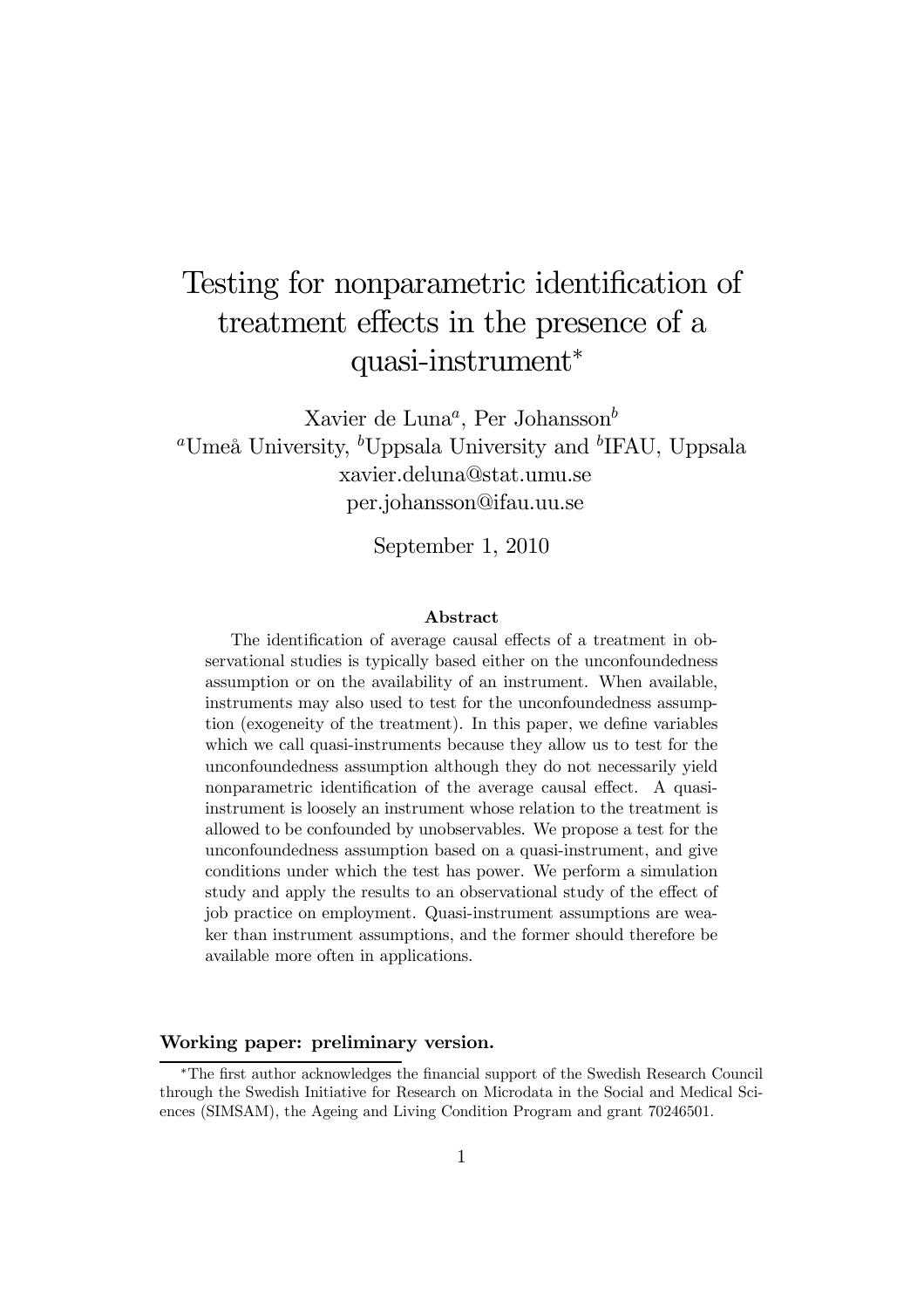### 1 Introduction

Identification of the causal effect of  $T$  (treatment) on an outcome  $Y$  in observational studies is typically based either on the unconfounded assumption (also called selection on observables, exogeneity, ignorability, see, e.g., de Luna and Johansson, 2006) or on the availability of an instrument. The unconfoundedness assumption says loosely that all the variables affecting both the treatment  $T$  and the outcome  $Y$  are observed (we call them covariates) and can be controlled for. An instrument is a variable affecting the treatment  $T$  and related to the outcome  $Y$  only through  $T$  (and possibly the observed covariates). Moreover, the effect of the instrument on the treatment must be unconfounded (i.e. given the observed covariates the instrument can be considered as randomized). When available instruments can be used to identify causal effects in parametric situations and hence also to test the unconfoundedness assumption. Such test is typically performed by comparing the estimates of the causal effects obtained both under the unconfoundedness assumption, and by using the instrument. Nonparametric identification is also possible with the help of instruments and, for instance, Angrist, Imbens and Rubin (1996) develop a theory for the nonparametric identification and estimation of local average causal effects. Frölich (2007) extended their results to the situation where the observed covariates are related to the instrument. Battistin and Retore (2008) and Dias, Ichimura and van den Berg (2007) use (fuzzy) discontinuity designs to obtain identification which can be considered as an instrumentation.

In this paper, we consider quasi-instruments, i.e. variables with the properties of an instrument except that their effect on the treatment  $T$  is allowed to be confounded. Therefore, in general quasi-instruments will not yield identification of a causal effect when the the unconfoundedness assumption does not hold, with the exception of parametric linear systems (Pearl, 2000, p.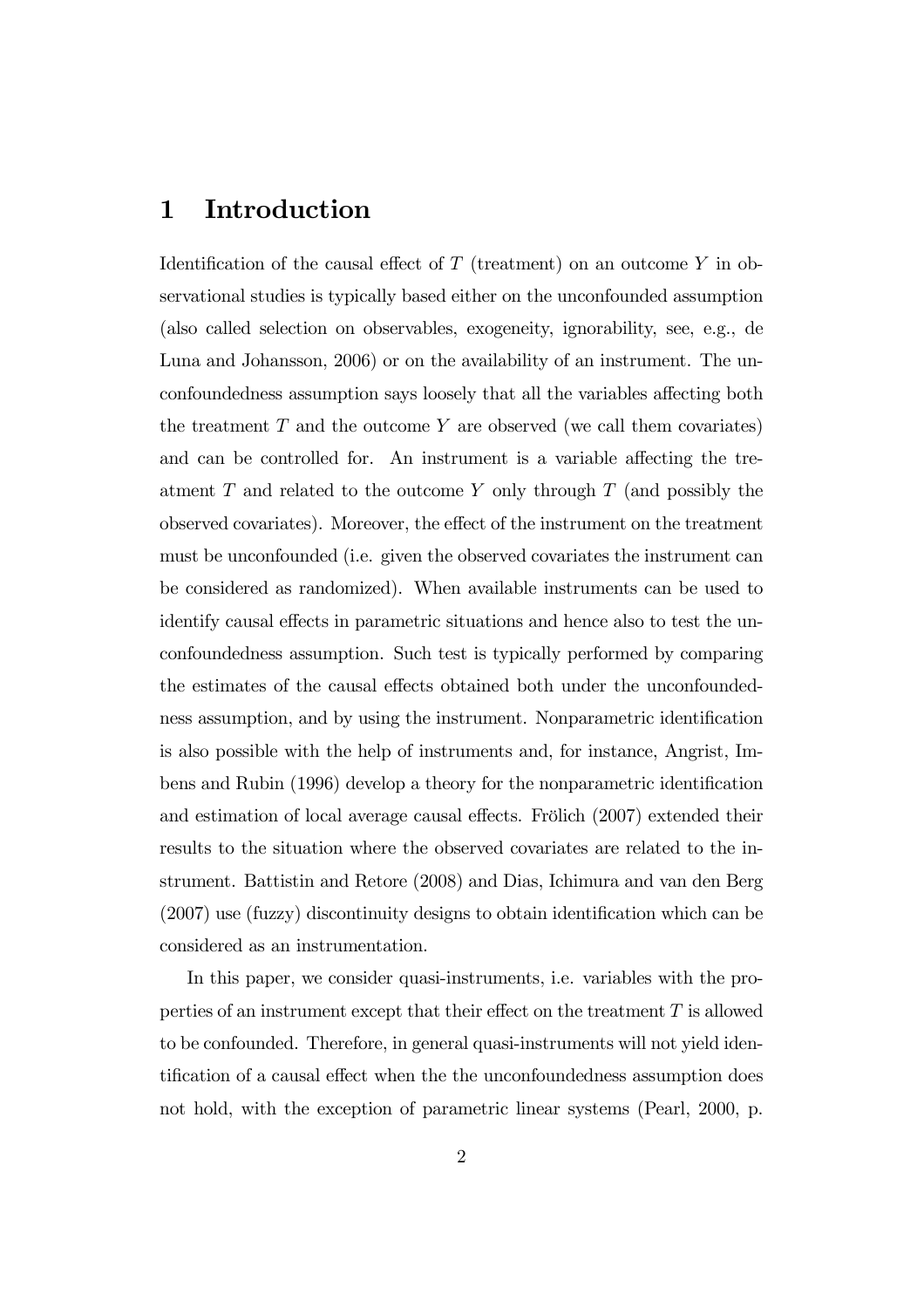248). On the other hand, we show that the availability of quasi-instruments (which are based on weaker assumptions than instruments) allows us to gain evidence for the validity of the unconfoundedness assumption, and we propose a test statistic for this purpose. The procedure introduced can be interpreted as testing whether the quasi-instrument (which must be dichotomized if not binary) has no effect on the outcome. Indeed, under the quasi-instrumental assumptions made, we show that such effect must be null if there are no unobserved confounders. The proposed test is related to the use of two control groups to test the unconfoundedness assumption, an idea previously used, e.g., in Rosenbaum (1987), de Luna and Johansson (2006) and Dias, Ichimura and van den Berg (2007). Rosenbaum (1987) was probably first to formalize the idea that two control groups provide information on the unconfoundedness assumption and described actual observational studies where different controls groups where available. Our main contribution in this context is to introduce mild assumptions (defining quasi-instruments) under which one control group can be split into two to test the unconfoundedness assumption non-parametrically.

The paper is organized as follows. Section 2 presents the model, defines quasi-instruments, and develops the theoretical results which allow us to then introduce a test of the unconfoundedness assumption. Section 3 presents a simulation study and Section 4 an illustrative case study on the estimation of the effect of job practice for unemployed on employment.

## 2 Theory and method

### 2.1 Model

Assume that the variables  $(X, Z, T, Y)$  are observed for all the units in an observational study, where  $Y$  is an outcome of interest,  $T$  is a treatment (a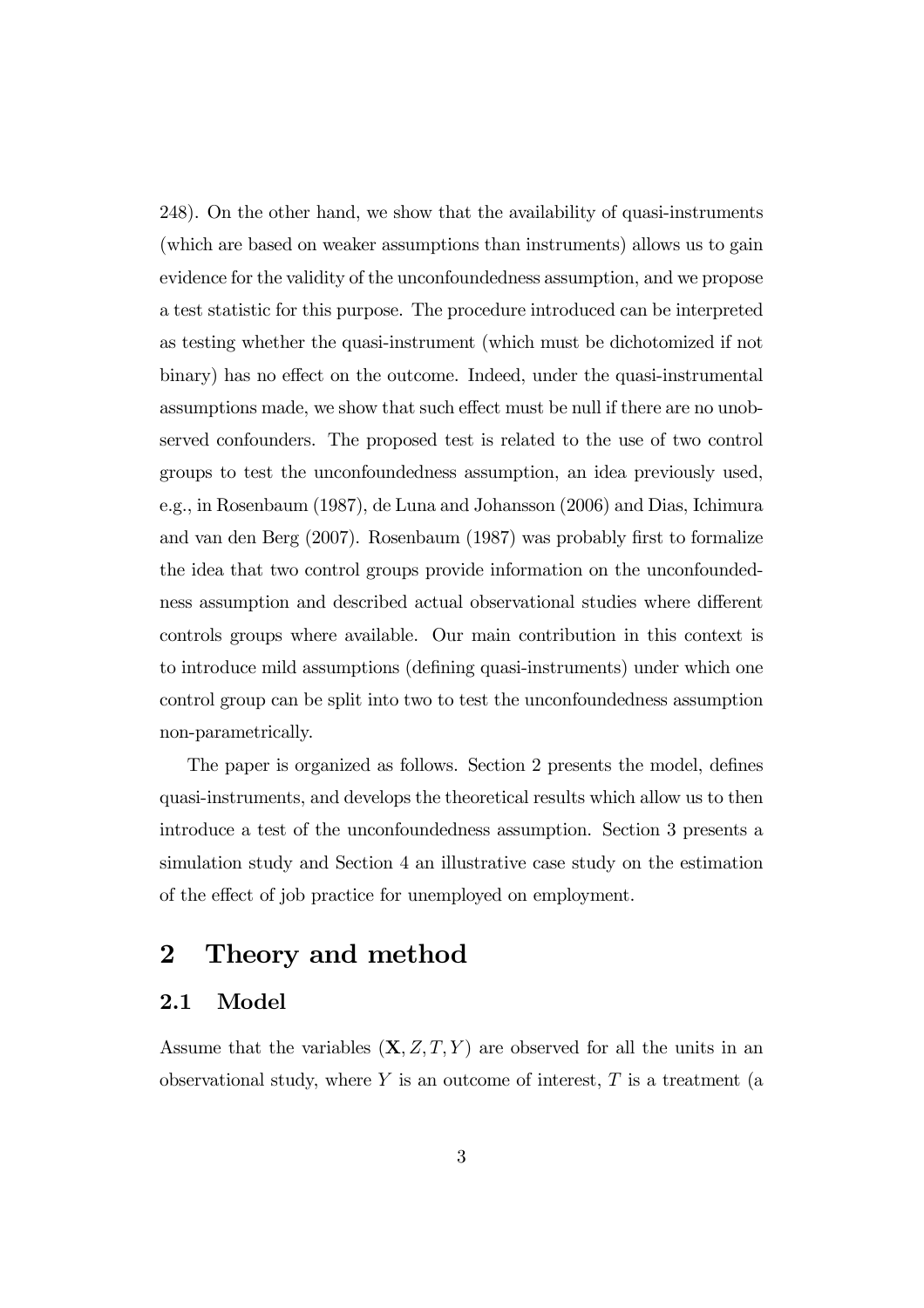variable one may intervene upon), the vector  $X$  is a set of pre-treatment variables (typically characteristics describing the units and their context before treatment), and Z is not post-treatment.

We use the Neyman-Rubin model for causal inference. Assume that  $T$  is binary<sup>1</sup>, i.e. taking values in  $\mathcal{T} = \{0, 1\}$ . Let us define  $Y(t)$ ,  $t \in \mathcal{T}$ , such that  $Y = \sum_{t \in \mathcal{T}} Y(t) \mathcal{I}(T = t)$ , where  $\mathcal{I}(\cdot)$  is the indicator function. If T is a variable that one can intervene upon (thereby called treatment herein),  $Y(t)$ (called potential outcome) is typically interpreted as the the outcome result of the intervention  $T = t$ . For a given t, we consider  $(\mathbf{X}, Z, T, Y(t))$  as a random vector variable with a given joint distribution (possibly one may consider  $Y(t)$  as fixed), from which a random sample is drawn. Parameters that may be identified are in this context population parameters and, for instance, the average treatment effect  $E(Y(1) - Y(0))$  or the average treatment effect on the treated  $E(Y(1) - Y(0) | T = 1)$  are parameters often targeted in applications.

In observational studies where treatment  $T$  is not randomized by definition, an identifying assumption (e.g., Rosenbaum and Rubin, 1983, Imbens, 2004) for the average treatment effect is:

 $(A.1)$   $\forall t \in \mathcal{T}$ ,

$$
T \perp V(t) | \mathbf{X}
$$
 (unconfoundedness),  
Pr(T = t | \mathbf{X}) > 0 (common support).

The unconfoundedness assumption is often considered as realistic in situations where the set of characteristics  $X$  is rich enough, and when there is subject-matter theory to support the assumption. However, this indentifiability assumption is untestable without further assumptions and/or information.

<sup>&</sup>lt;sup>1</sup>The results of this paper are straightforward to generalize to situation where  $T$  takes a finite set of values.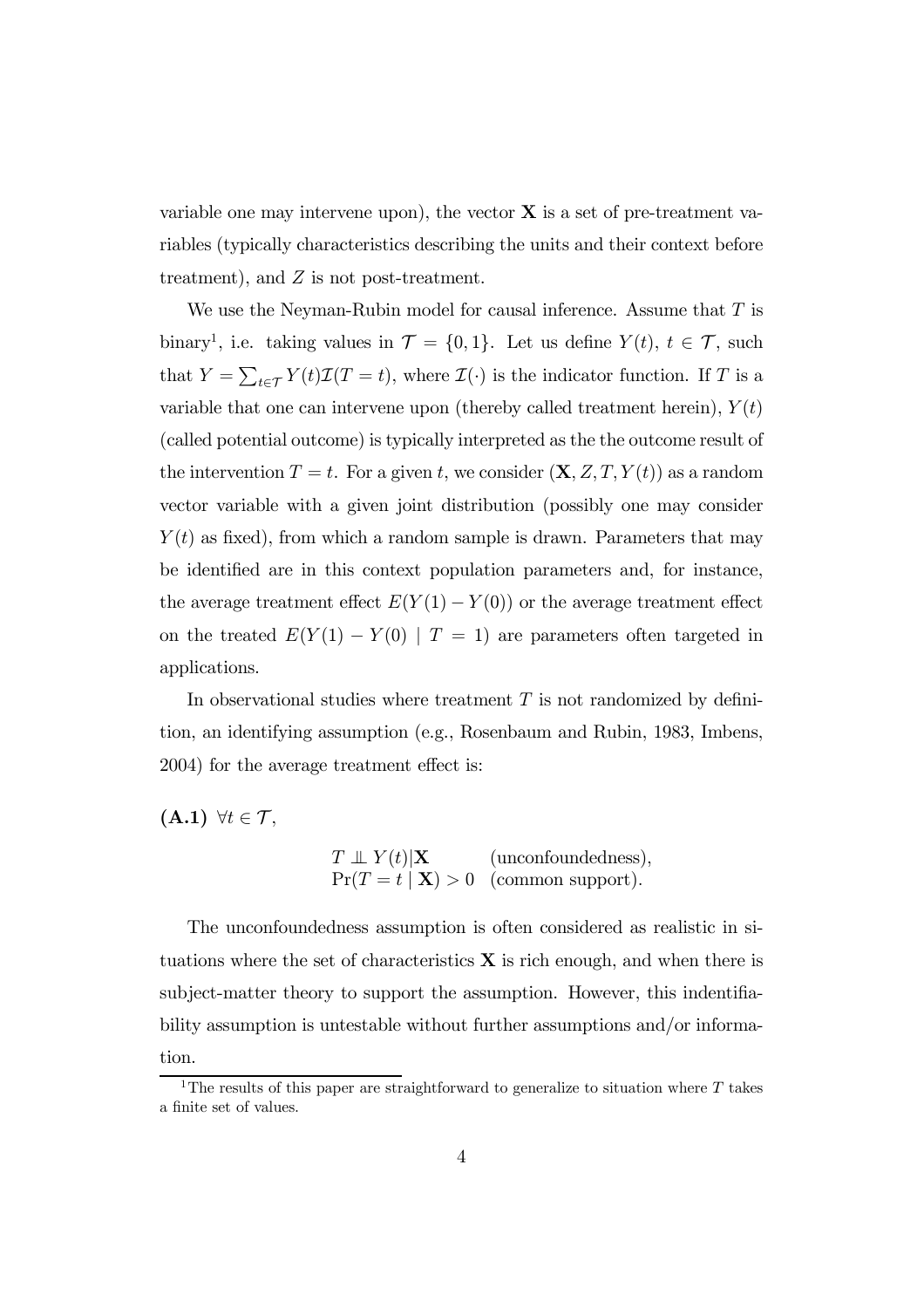#### 2.2 Quasi-instrument, test and power

Let us now consider situations where we have more information than just the unconfoundedness assumption discussed above. Let us thus assume that

$$
\textbf{(A.2)} \ \forall t \in \mathcal{T},
$$
\n
$$
Z \perp \!\!\!\perp Y(t)|\textbf{X},
$$

$$
\Pr(Z = t | \mathbf{X}) > 0).
$$

Assumption  $(A.2)$  prohibits, e.g., a direct effect from Z to Y, i.e. an effect not going through  $T$ , or unobserved variables affecting both  $Z$  and  $Y$ .

We further use a stability (Pearl, 2000, also called faithfulness in the graphical model literature) assumption:

$$
(A.3) (A.1-2) \implies (Z,T) \perp \!\!\!\perp Y(t)|X, \quad t \in \mathcal{T}.
$$

Because  $(Z, T) \perp Y(t)$  X implies (A.1) and (A.2), (A.3) says that (A.1-2) hold if and only if  $(Z, T) \perp Y(t)$ |X hold. Stability/faithfulness assumptions are typically made to be able to perform inference on graphical models.

Situations where (A.3) does not hold are, for instance, such that there is a deterministic relationship between some of the variables involved.

Let us now state a main result of this paper.

Proposition 1 Assume (A.1-3), then

$$
Y(t) \perp\!\!\!\perp Z|T, \mathbf{X}, \quad t \in \mathcal{T}.
$$
 (1)

Proof. Direct consequence of Lemma ?? in Dawid (1979)/weak union property.  $\blacksquare$ 

The conditional independence statement obtained in Proposition 1 is testable from the data given  $T = t$  (see next section). Finding evidence in the data against (1) will imply that we reject the assumptions of the proposition. Thus, evidence against (1) can be interpreted as evidence against the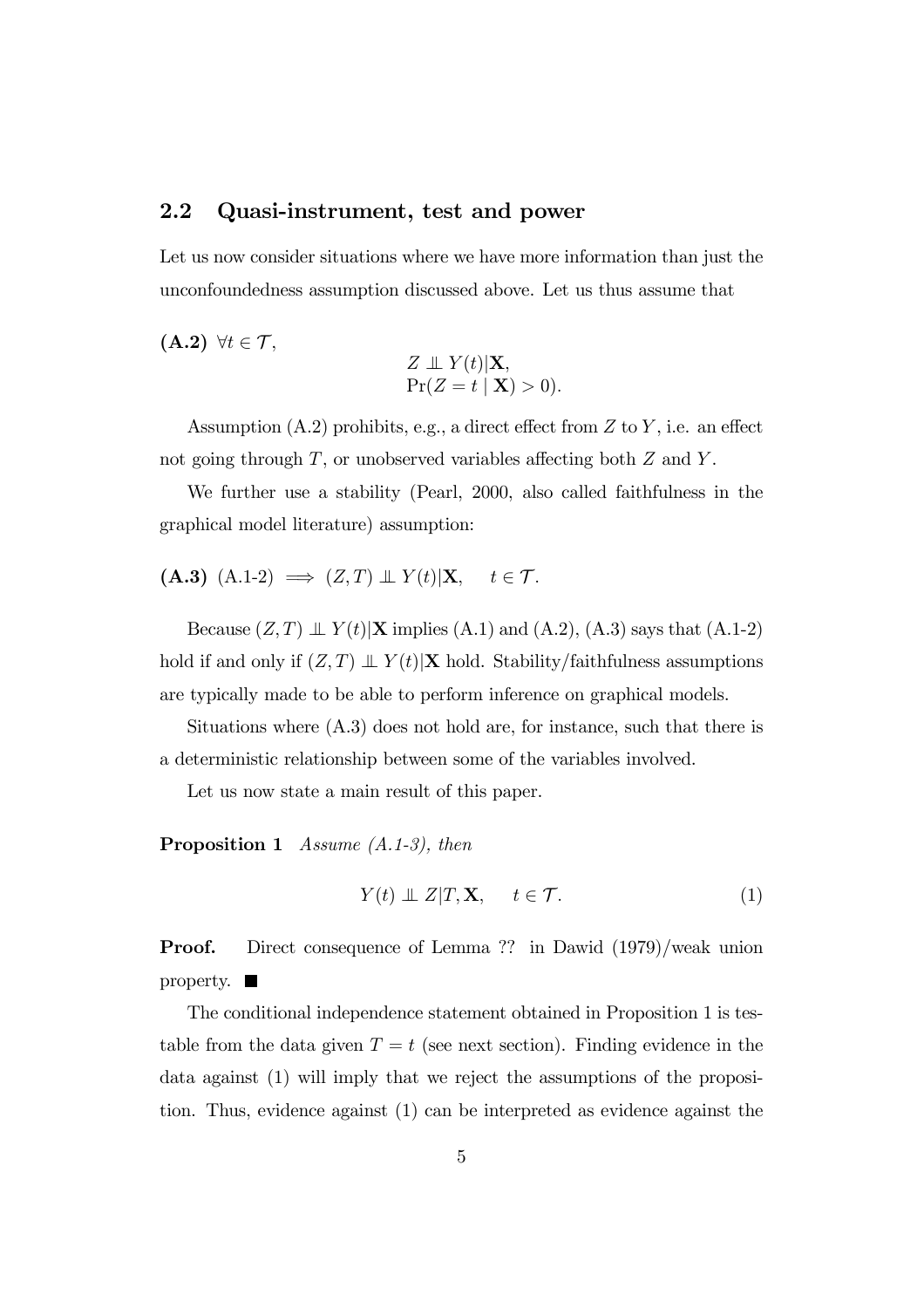unconfoundedness assumption  $(A.1)$  if  $(A.2)$  is known to hold from theoretical considerations (without the latter the test is rejecting either (A.1) and/or  $(A.2)$ .

For the test proposed below to have power we further need to assume:

 $(A.4)$  Z and T are dependent conditional on X.

This assumption is typically also made for instrumental variables to be useful for identification. Here we have the following result.

Proposition 2 Assume (A.2-3). Then,

$$
\{(1) \implies (A.1)\} \implies (A.4).
$$

Thus, (A.4) is a necessary condition for the test to have power. Sufficient conditions (expressed graphically; see Lauritzen, 1996) are given in Figure 2.2.

Identification of the effect of T on Y is guaranteed under  $(A.2)$  and  $(A.3-$ 4) with linear models, see, e.g., Pearl (2000, p. 248), in which case Z may be called instrument. This, however, is not true in general (even for nonparametric identification of local average treatment effects, Angrist, Imbens and Rubin, 1996) and we therefore call  $Z$  for which  $(A.2-4)$  hold a *quasi*instrument.

#### 2.3 Method

For the sake of simplicity, we consider the situation where the parameter of interest is the average treatment effect on the treated,  $\theta = E(Y(1) Y(0)|T = 1$ . Hence, assumptions (A.1-3) need to hold only for  $t = 0$ . Different strategies may be adopted to test the null hypothesis defined by the conditional independence statement of Proposition 1 with  $t = 0$ , i.e.

$$
H_0: Y(0) \perp \!\!\! \perp Z | T = 0, \mathbf{X}
$$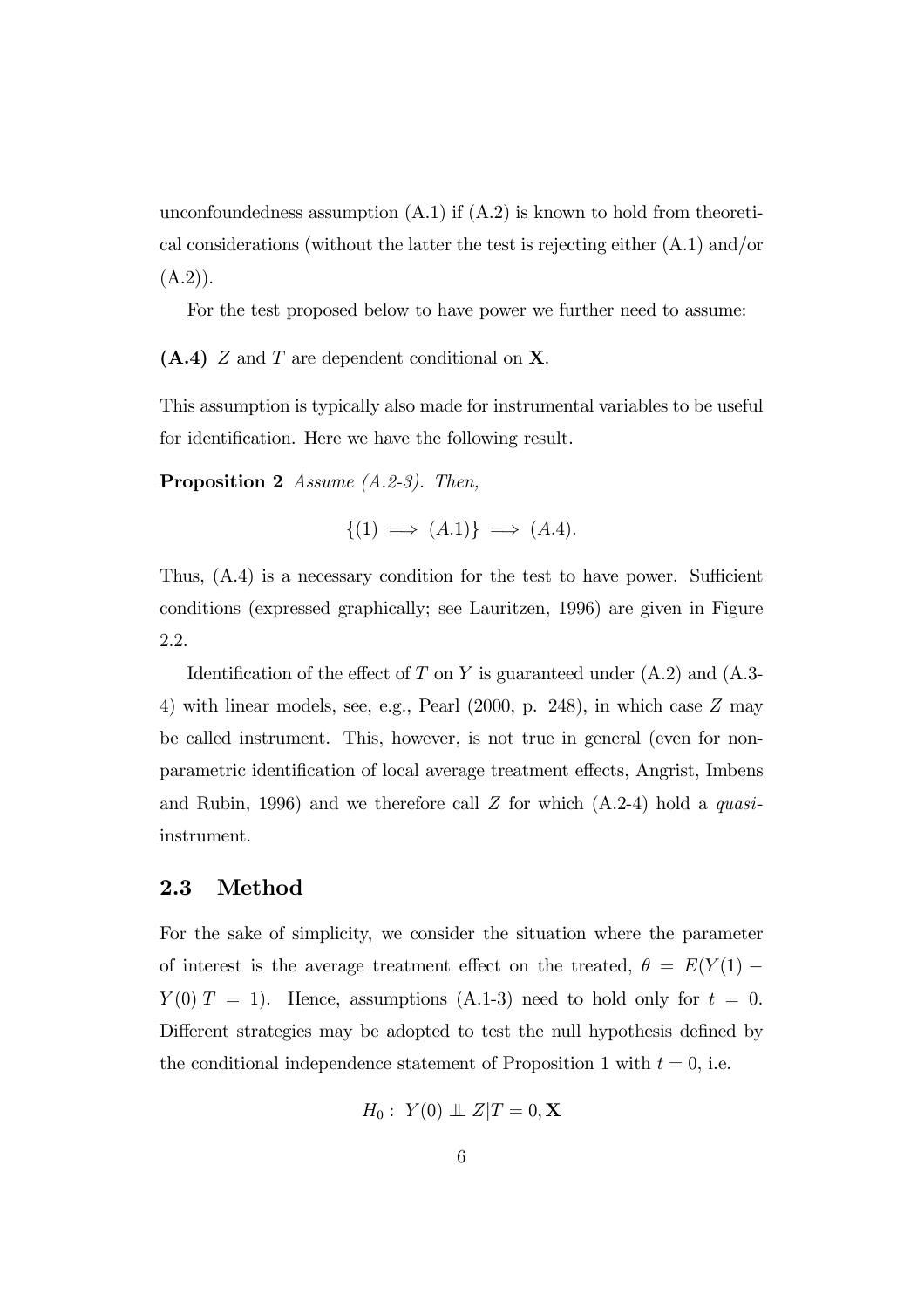

Figure 1: All four examples are such that (A.4) holds although only cases a), b) and c) are such that the test will have power, i.e.  $Y(t) \perp Z \mid T, X$  does not hold if (A.1) does not hold.

One strategy could be to use the concept of two independent control groups (Rosenbaum, 1987). Under  $H_0$  we can use Z to obtain two independent control groups (one defined by  $Z = 1$  and one by  $Z = 0$ )<sup>2</sup> for estimating  $\theta$ , yielding  $\hat{\theta}^{z=0}$  and  $\hat{\theta}^{z=1}$ . Under  $H_0$  the difference  $\hat{\theta}^{z=0} - \hat{\theta}^{z=1}$  should have mean zero and this is the base for a test statistic. However, since we need to compute two non-parametric estimators of  $\theta$ , the resulting statistic has poor finite sample properties, for instance, when the covariates have different support in the two control groups created.<sup>3</sup>

In this paper we propose a testing strategy based on fact that under  $H_0$ we have  $\delta(\mathbf{X}) = 0$ , for all **X**, where

$$
\delta(\mathbf{X}) = E(y(0) | T = 0, \mathbf{X}, Z = 1) - E(y(0) | T = 0, \mathbf{X}, Z = 0).
$$

<sup>&</sup>lt;sup>2</sup>If  $Z$  is continuous then it may be made binary using a threshold. As noted by Rosenbaum (1987), the availability of two control groups provides information on the unconfoundedness assumption. In our particular case, this was shown in the previous section.

<sup>3</sup>This has been confirmed in simulation experiments not presented here.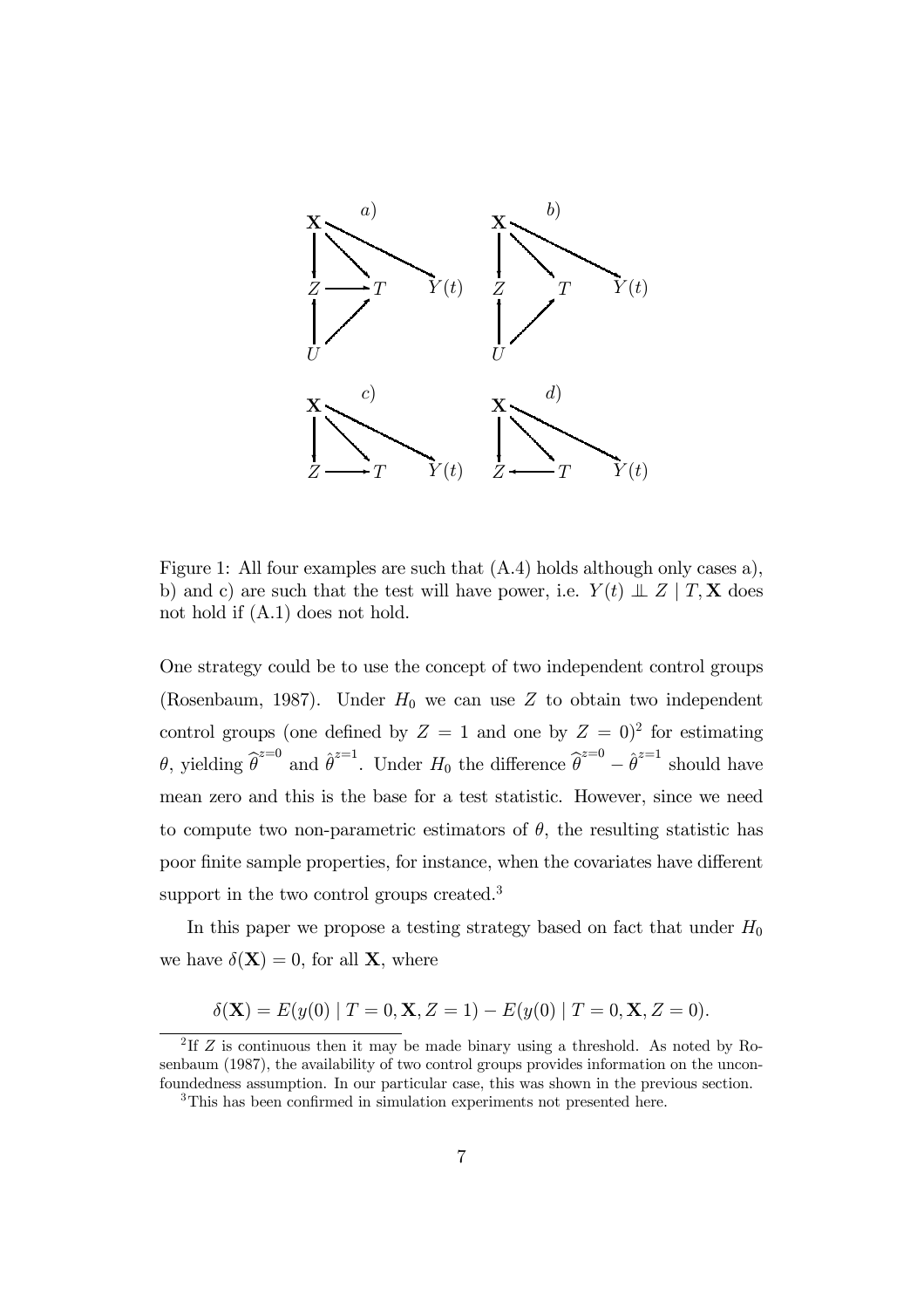Consider a non-parametric estimator for  $\delta = E(\delta(\mathbf{X}))^4$ 

$$
\hat{\delta} = \sum_{i:Z=1} [y_i(0) - \hat{y}_i(0)] + \sum_{i:Z=0} [y_i(0) - \tilde{y}_i(0)],
$$

where  $\hat{y}_i(0)$  is a non-parametric estimator of  $E(y_i(0) | T_i = 0, \mathbf{X}_i, Z_i = 0)$ and  $\tilde{y}_i(0)$  is a non-parametric estimator of  $E(y_i(0) | T_i = 0, \mathbf{X}_i, Z_i = 1)$ . The two latter estimate may be obtained by nearest neighbour matching, or any other smoothing technique. Since  $\delta = 0$  under  $H_0$ , the test statistic

$$
C = \frac{\hat{\delta}}{s} \tag{2}
$$

will, under the necessary regularity conditions, be normally distributed with mean zero and variance one, where s is the standard error of  $\hat{\delta}$ . For instance, if nearest neighbour matching estimator are used, then s was given in Abadie and Imbens (2006, Theorems 6 and 7). A subsampling estimator is also available in this case in de Luna, Johansson and Sjöstedt-de Luna (2010). We call in the sequel the test based on  $W$  a Chow test since it is related in nature to the tests developed in Chow (1960) and de Luna and Johansson (2006).

### 3 Monte Carlo study

We use a Monte Carlo study to investigate the finite sample properties (empirical size and power) of the Chow test (2). As a benchmark we also implement a parametric Durbin-Wu-Hausman (DWH) test where we first regress T on X and Z and then add the residuals from this fit as a covariate into the outcome equation for  $Y$  (using correctly specified models). The test for the unconfoundedness assumption is then a Wald test on the parameter for the included residual covariate (see, e.g., Wooldridge, 2003, Chap. 6). We use a robust covariance matrix (White, 1982).

 ${}^{4}\delta$  may be interpreted as the causal effect of Z on Y given  $T=0$ .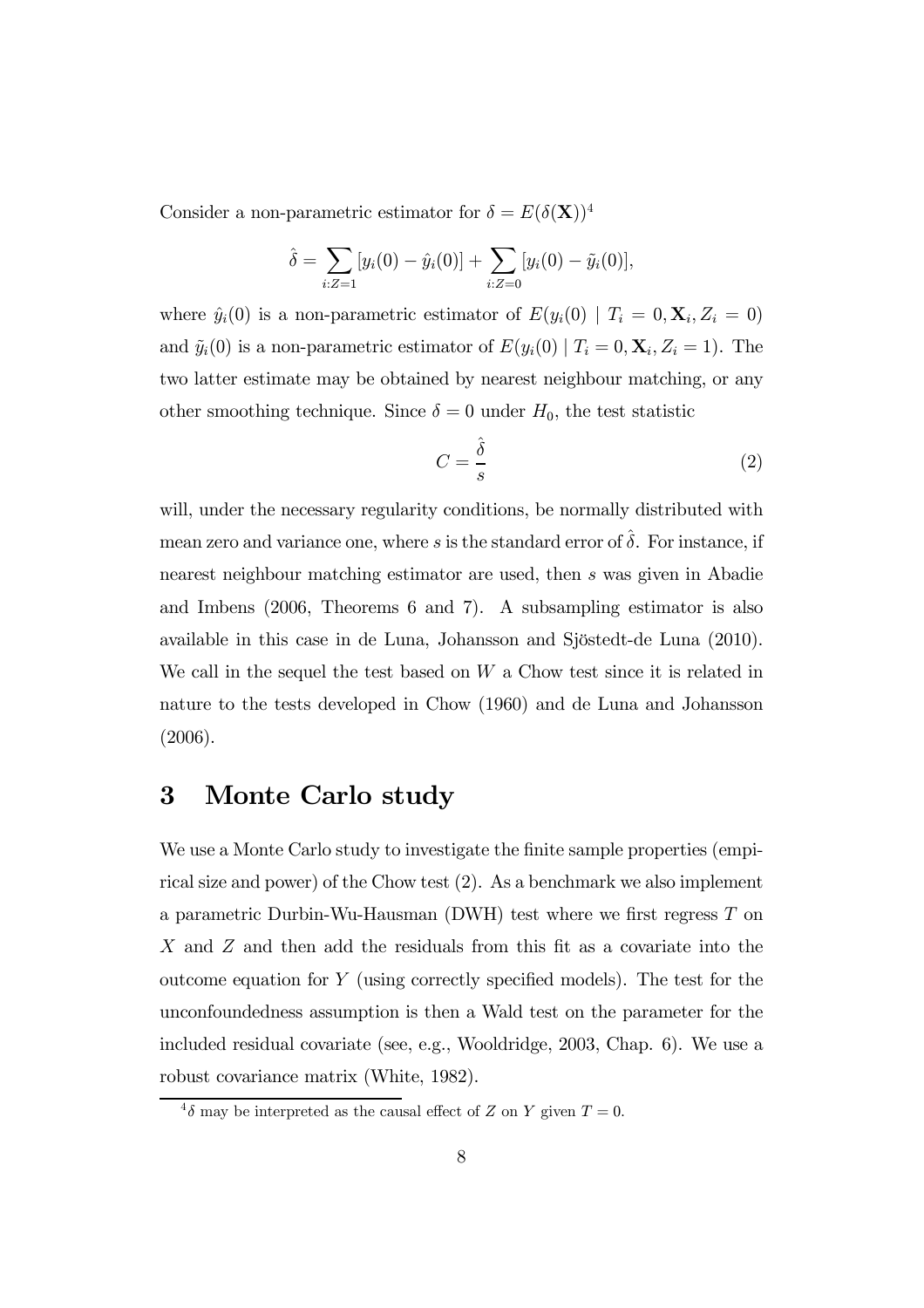#### 3.1 Design

We use the following data generating process for unit  $i$ 

$$
Z_i = I(U_{1i} + \varepsilon_{Zi} > 0),
$$
  
\n
$$
T_i = I(\beta_0 + X_i + 0.5Z_i + \beta_1 U_{1i} + \beta_2 U_{2i} + \varepsilon_{Ti} > 0),
$$

and

$$
Y_i = 1 + X_i + \delta X_i^2 + \theta_i T_i + U_{2i} + \varepsilon_{Yi}.
$$

We let  $\varepsilon_{Y_i}, \varepsilon_{Z_i}, \varepsilon_{T_i}, U_{1i}, U_{2i}$  be independently distributed as  $N(0, 0.25)$ . Moreover, we let also let  $X_i \sim N(0, 2)$  and consider three cases for  $\theta_i$ :  $\theta_i = 1$ ,  $\theta_i \sim N(1, 0.25)$ , and  $\theta_i = 1 + X_i$ . Paramaters are varied in the study as follows:  $\beta_0 \in \{-1.5, -1\}$ ,  $\beta_1 \in \{0, 0.5\}$ ,  $\beta_2 \in \{0, 0.1, 0.2, 0.3, 0.6, 0.9, 1.5, 2\}$ , and  $\delta \in \{0, 1/3\}$ . We consider sample sizes  $N = 500, 1500$  and 3000. The number of replicates are set throughout to 10000.

The treatment is confounded when  $\beta_1 \neq 0$ . Note that Z is an instrument when  $\beta_1 = 0$ , and only then is the nonparametric instrumental estimator suggested by Frölich (2007) consistent for the estimation of the local average treatment effect (Angrist et al., 1996).

#### 3.2 Results

The results from the Monte Carlo study are displayed in Figures 2 to 5. Each figure displays the size ( $\beta_2 = 0$ ) and power. We start by discussing the results for the "linear" model  $(\delta = 0)$ . Figures 2 and 3 display the results for the situation when Z is an instrument  $(\beta_1 = 0)$  and a quasiinstrument ( $\beta_1 = 0.5$ ), respectively. We can see the same pattern in both figures: both tests have the correct size when the heterogeneous treatment effect is not depending on the covariate. Power for both tests is increasing with the fraction of treated  $(\beta_0)$ . The power of the DWH test is, as expected, larger than for the nonparametric Chow test, but the latter performs well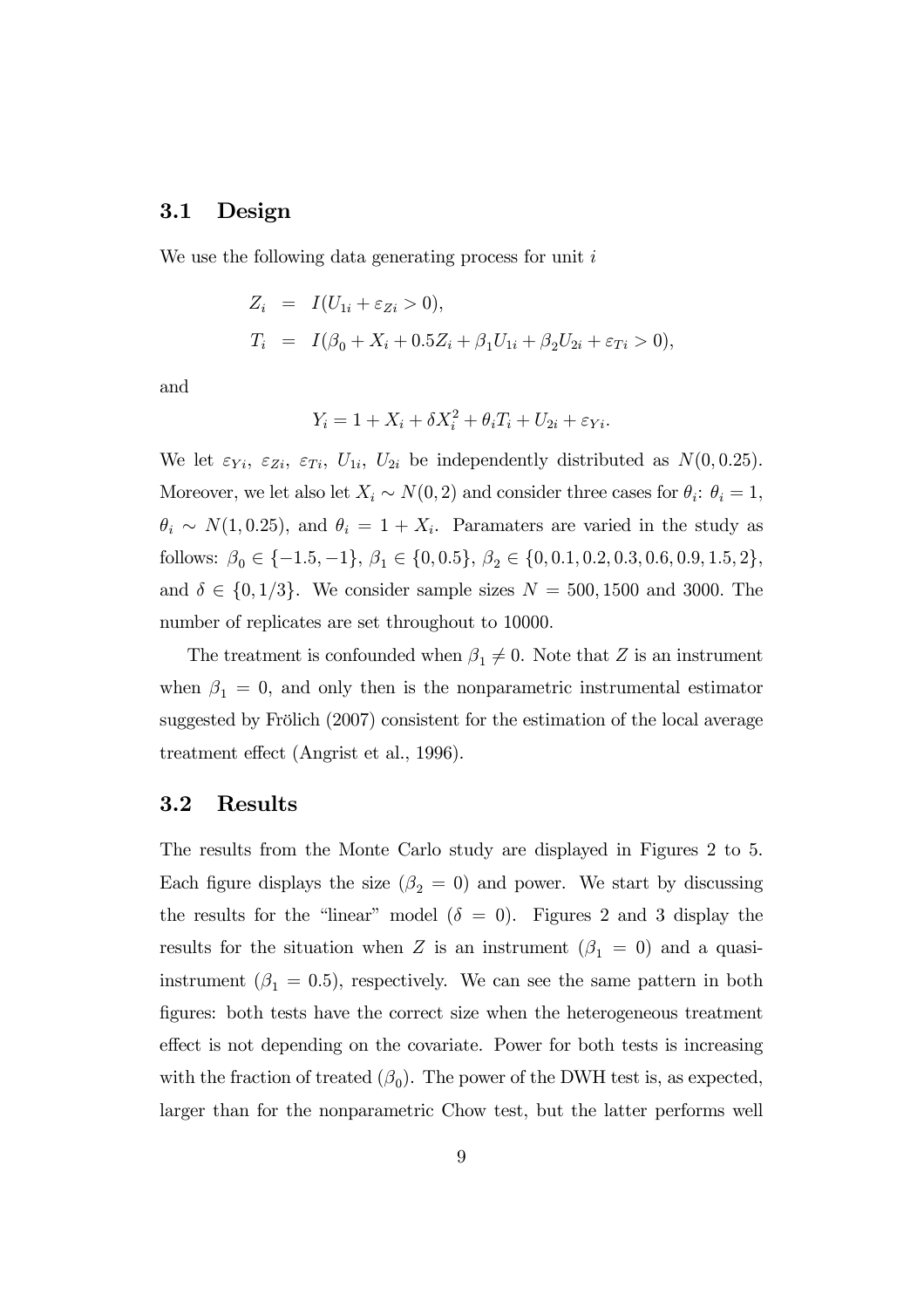considering its nonparametric nature. The results when the treatment effects depend on  $X$  are displayed in the top panels. We see that the DWH test has too large size.

Figures (4) and (5) display the same results for  $\delta = 1/3$ . Note that here, the DWH test is based on the estimation of the same model as above, that is we erroneously assume that response  $Y$  is linear in  $X$ . Again the pattern when  $Z$  is an instrument  $(4)$  and a quasi instrument  $(5)$  are similar. Moreover, from both figures we can see that the DWH test has too large size, and power decreasing with  $\beta_2$ . The nonparametric Chow test has the correct size in all situations. The power of the test is lower compared to the linear setup.

## 4 Application: Effect of job practice

We consider a case study where the interest lies in estimating the effect of job practice for unemployed on employment status. Job practice (JP) was offered within two separate labor market training (LMT) programs in Sweden in 1998. One program was run by the regular program provider in Sweden; the Swedish National Labor Market Board (AMV). The other program was offered by the Federation of Swedish Industries (Swit).

To be eligible to the programs the unemployed individuals must be at least 20 years of age and enrolled at the public employment service. The weekly cost for the Swit and the AMV programs were on average  $\epsilon$ 273 and €289, respectively (Näringsdepartementet, 1999; the Swit-yrkesutbildning, 2000). This cost does not include unemployment benefits which are received when an individual is openly unemployed or in a LMT program. There was no difference in benefits for the two groups of trainees.

The fundamental idea with the Swit program was to increase the contacts between the unemployed individual and employers by providing job practice.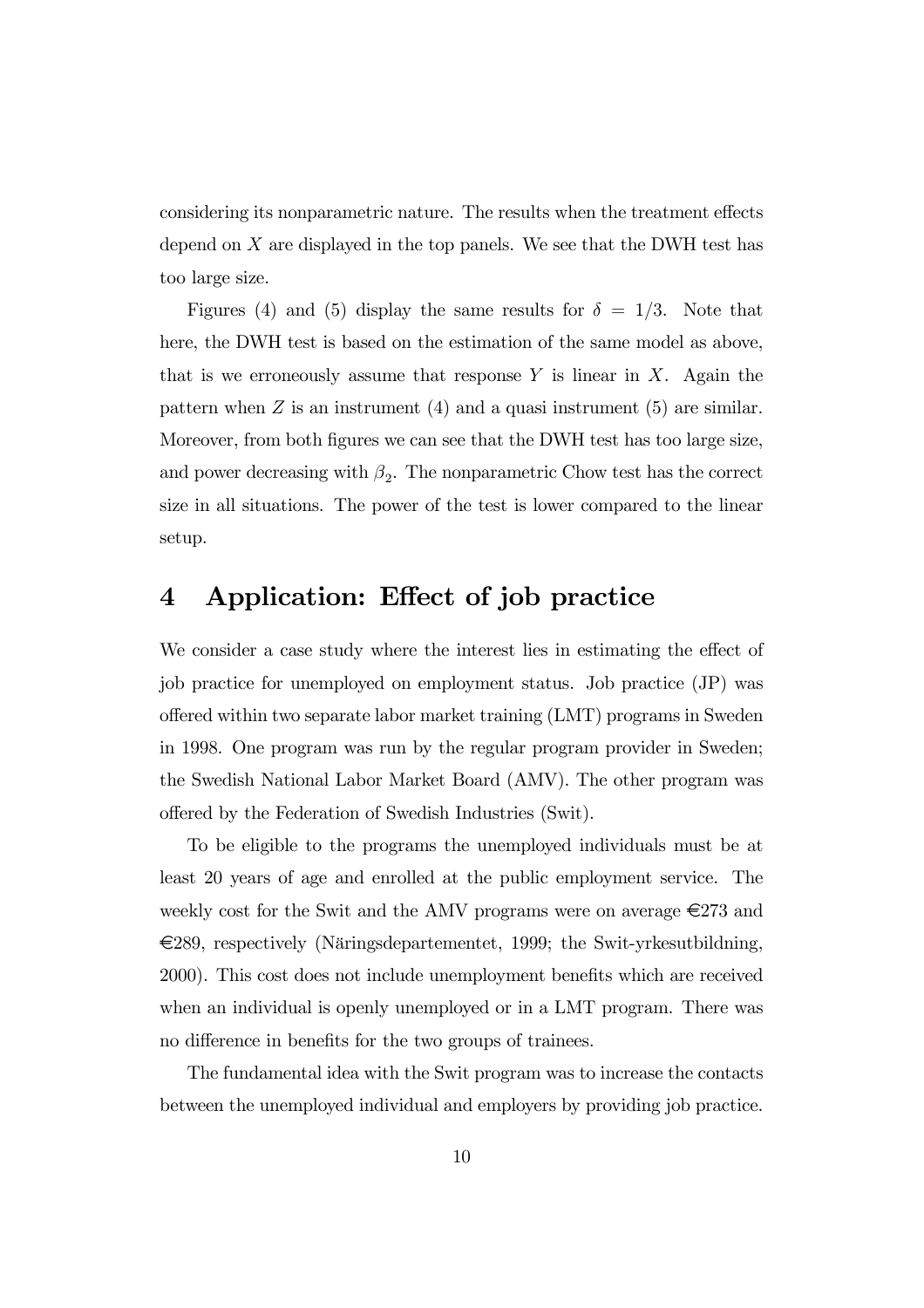

Figure 2: Size and power for conditional Chow test (C) and Hausman (H) test (based on robust covariance matrix) when Z is an instrument (i.e.  $\beta_1 = 0$ ) and with a DGP that is linear in X (i.e.  $\delta = 0$ ).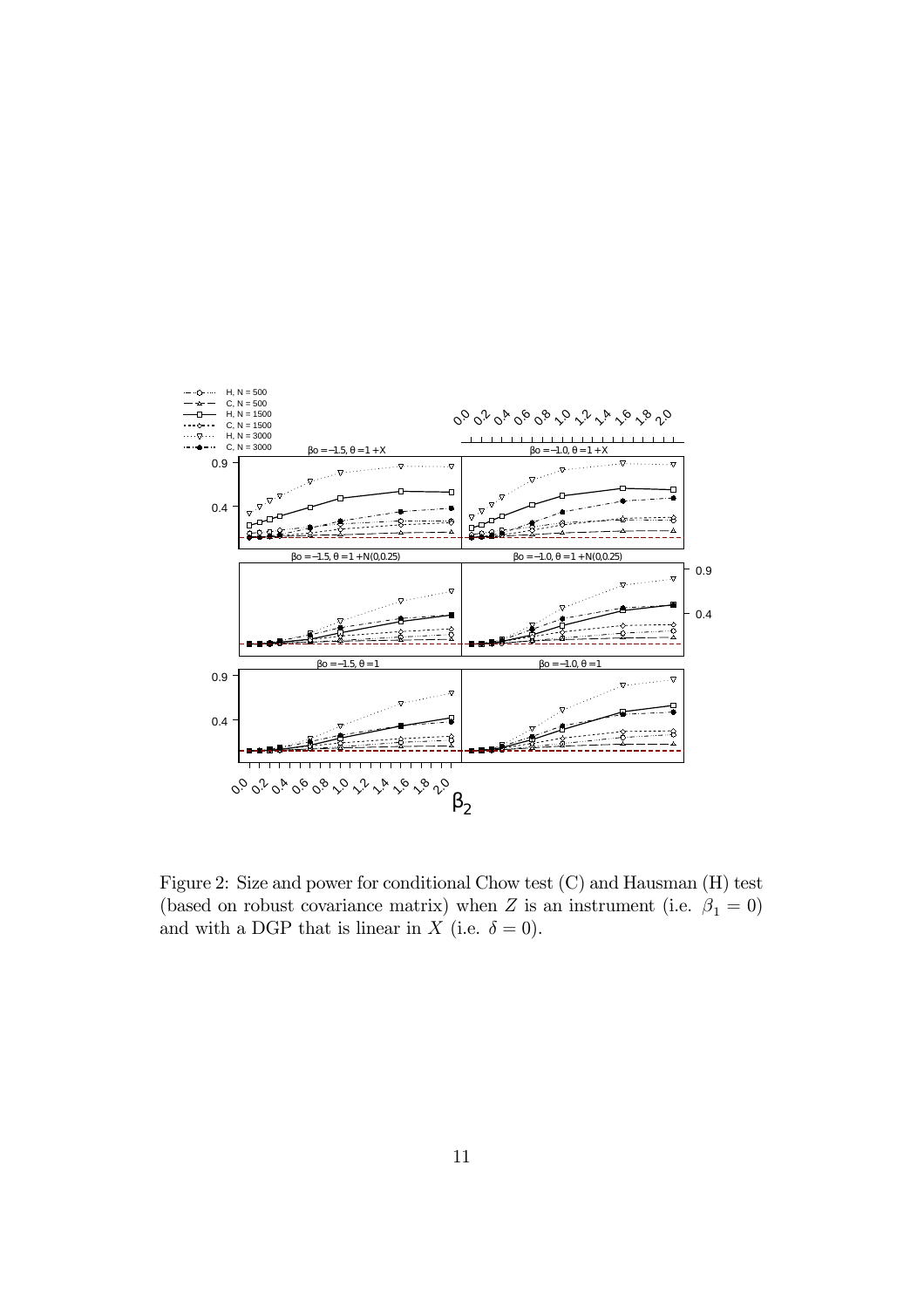

Figure 3: Size and power for conditional Chow test (C) and Hausman (H) test (based on robust covariance matrix) when  $Z$  is a quasi instrument (i.e.  $\beta_1 = 0.5$ ) and with a DGP that is linear in X (i.e.  $\delta = 0$ ).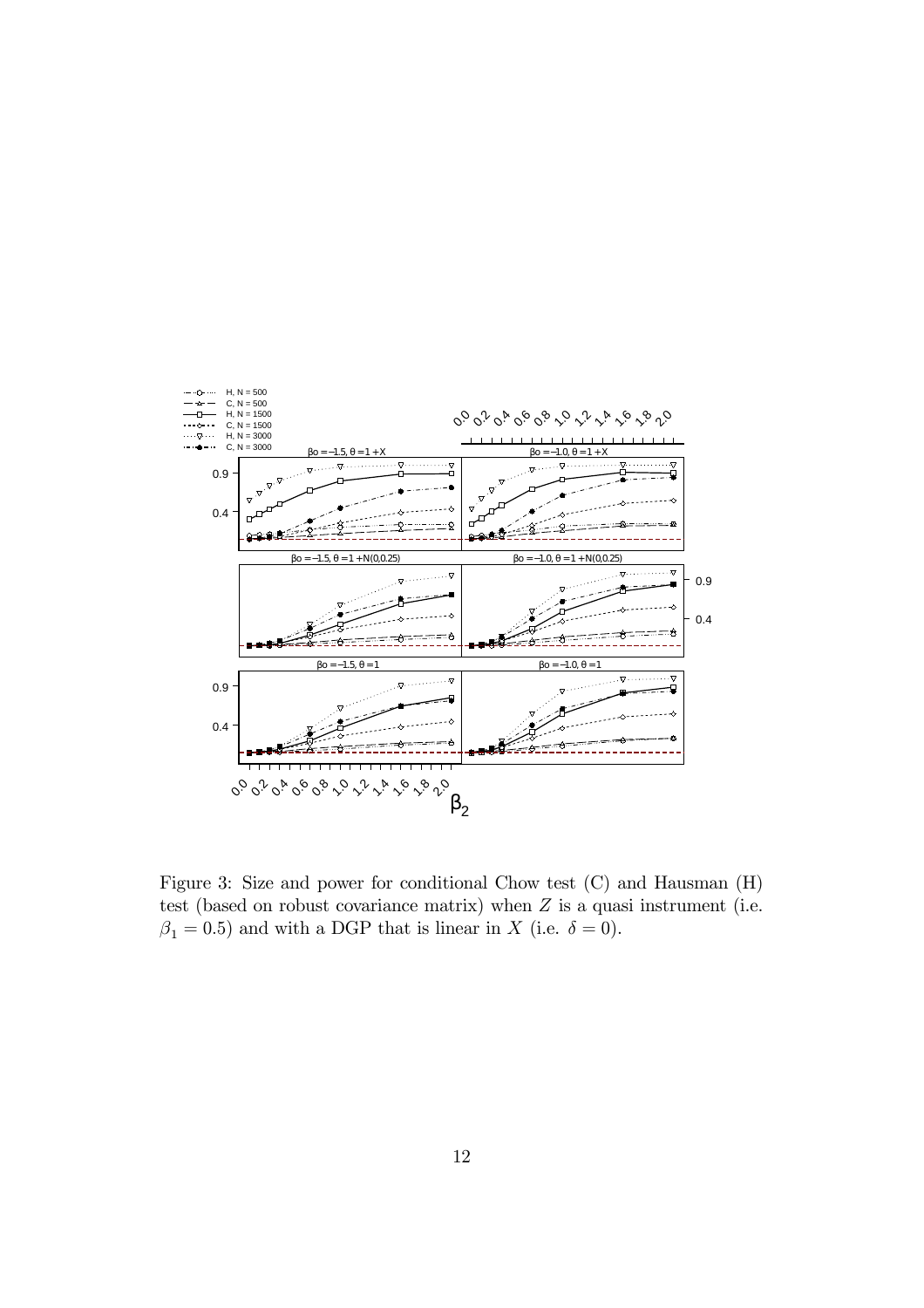

Figure 4: Size and power for conditional Chow test (C) and Hausman (H) test (based on robust covariance matrix) when Z is an instrument (i.e.  $\beta_1 = 0.5$ ) and with a DGP that is non-linear in X (i.e.  $\delta = 1/3$ ).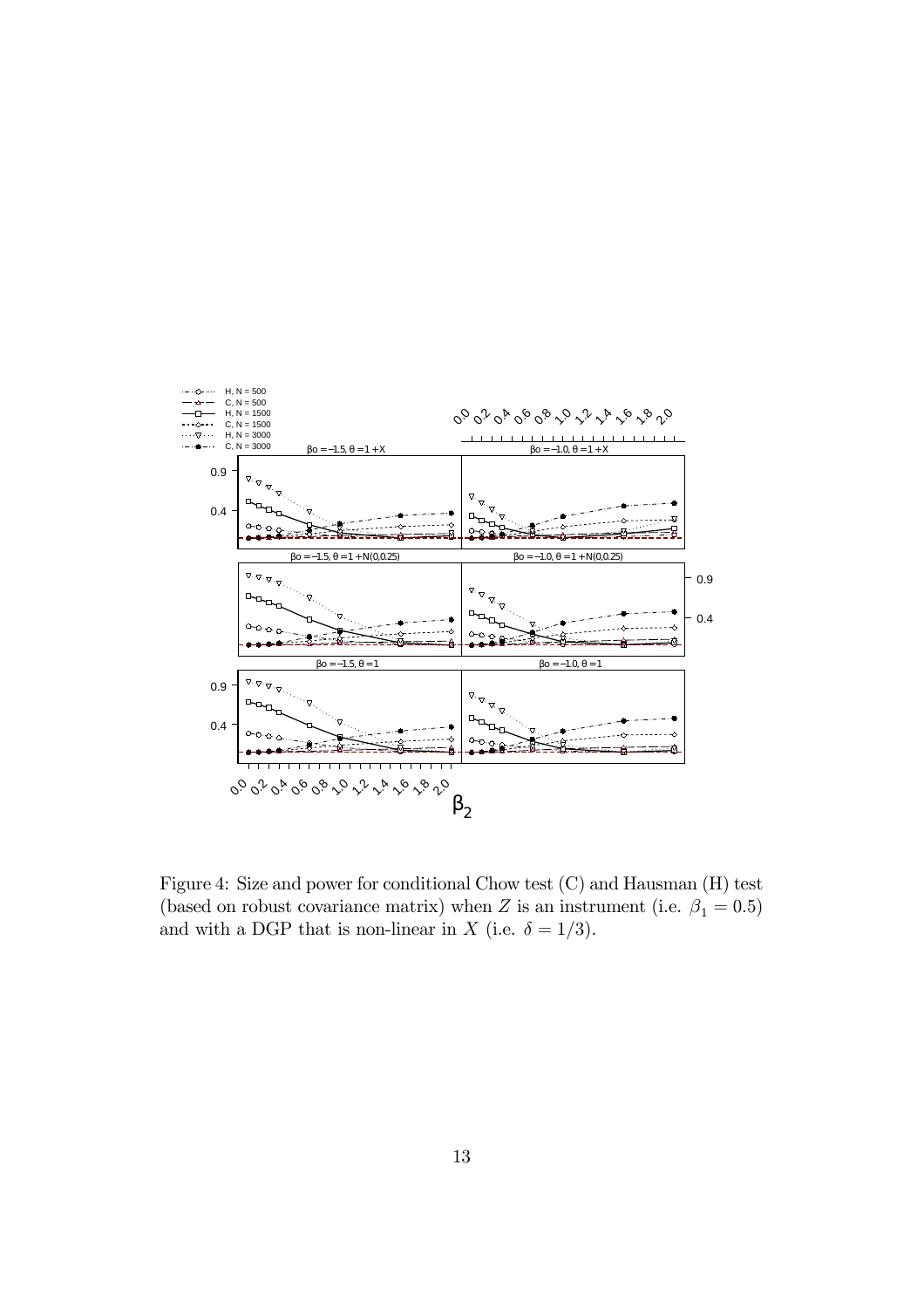

Figure 5: Size and power for conditional Chow test (C) and Hausman (H) test (based on robust covariance matrix) when  $Z$  is a quasi instrument (i.e.  $\beta_1 = 0.5$ ) and with a DGP that is non-linear in X (i.e.  $\delta = 1/3$ ).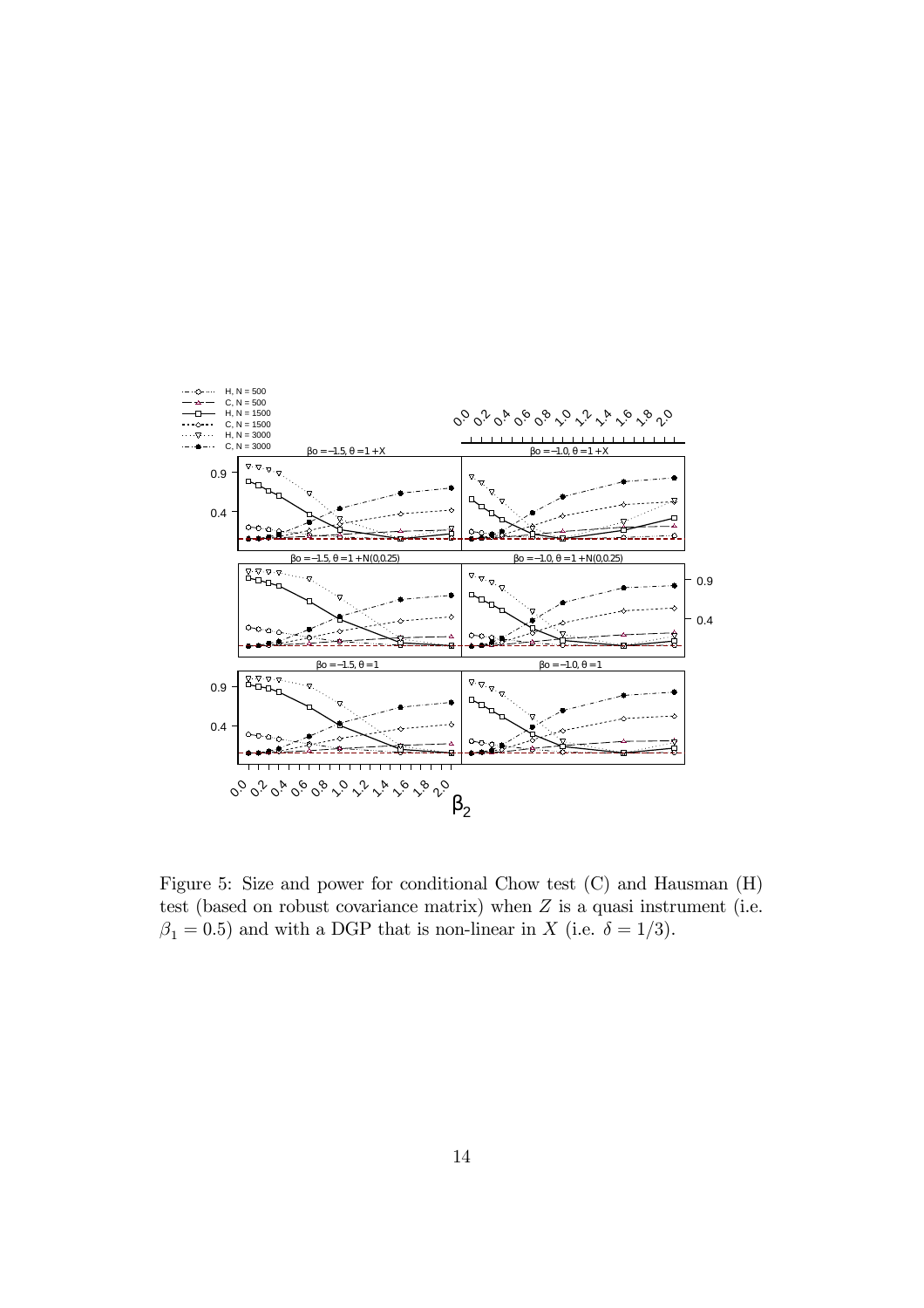|                     | AMV $(n = 796)$ | Swit $(n = 794)$ |
|---------------------|-----------------|------------------|
| Programmer          | 32              |                  |
| Computer technician | 31              | 29               |
| Application support | 10              | 16               |
| IT-pedagogue        |                 |                  |
| IT-entrepreneur     |                 | 3                |
| Other               | 17              | 15               |
| Missing             |                 |                  |

Table 1: The frequency distribution of the courses within the two programs.

From a survey conducted in June 2000 on 1, 000 program participants from either program it can be seen that 69.5 percent of the Swit participants and 52 percent of the AMV participants stated that they participated in JP.<sup>5</sup> Except for the idea to provide more contacts with employers the two programs are similar. Both programs tested the individual's motivation and ability before being recruited to the programs by similar selection procedures (see Johansson, 2008, for a thorough description of the selection). The types of courses given within the Swit and the AMV programs are displayed in Table 1. The similarities of the two programs are apparent. Thus, despite the differences in procurement between the two organizations (the Swit and the AMV), there do not seem to be any large differences between the types of labor market training courses which suggest that they can be used as a quasi-instrument to test for if selection to job practice can be controlled for by observed covariates.

Based on the survey one can see in Table 2 that there is a statistical significant 18.1 percentage points difference in employment six months after

 ${}^{5}$ A thorough description of the survey can be found Johansson and Martinson (2000). The response rates were 79.4 and 79.6 percent for participants in the Swit and the AMV, respectively. The survey contained a total of 19 questions. These concerned i) the individual's background, ii) the individual's labor market training and iii) the individual's present labor market situation.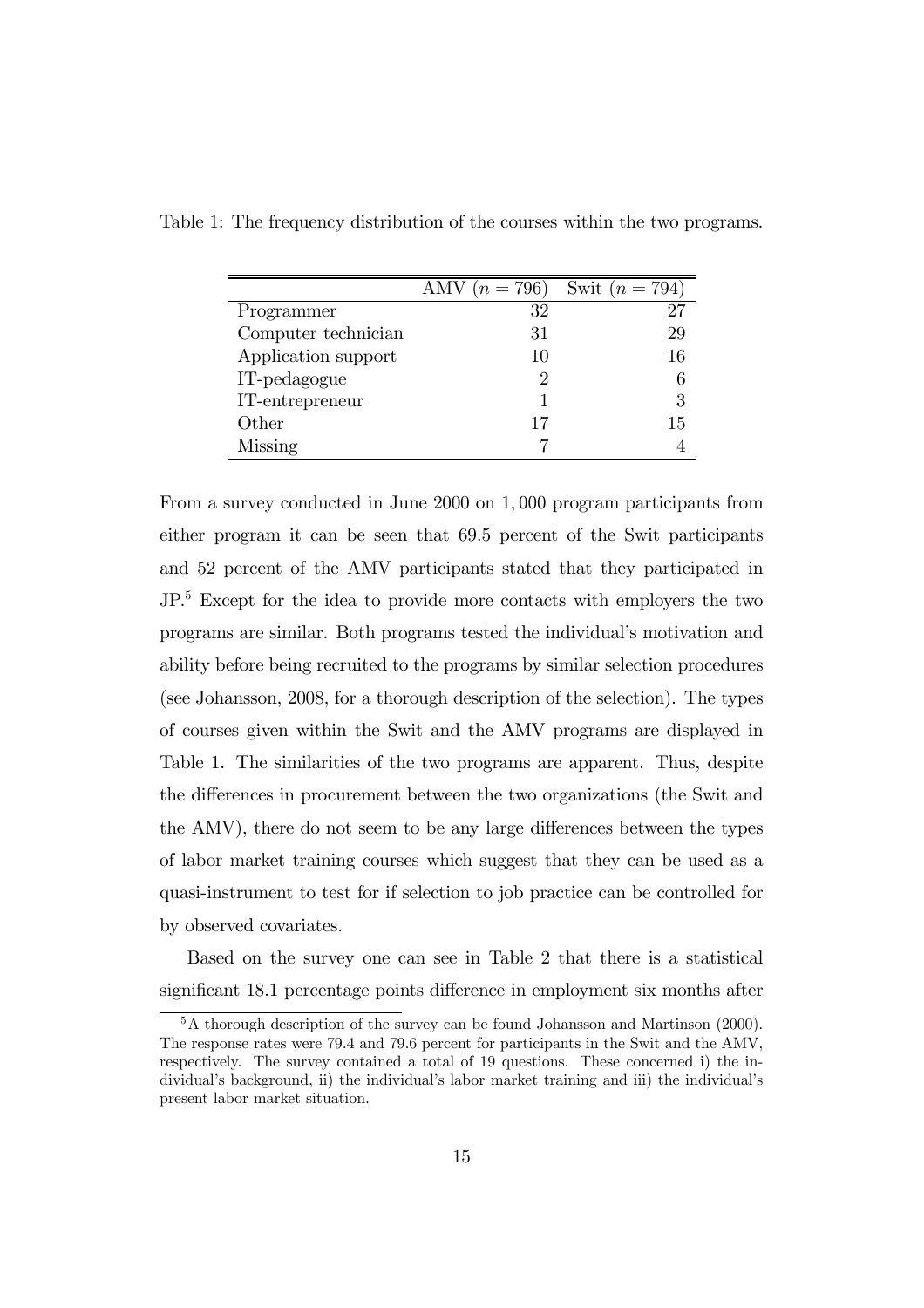leaving the program (the two programs have same average length). In the table we have some individual background variables: (i) education, (ii) work handicap (see disabled), (iii) gender (1 if man and 0 if women) and (iv) immigration status (1 if immigrant 0 else). Finally we have information on the individuals region of residence. We have divided Sweden into four regions: Stockholm, Skåne, Västra Götaland and the rest of the country. Stockholm, Skåne and Västra Götaland are the tree regions with the largest population and with, in general, the best labor market opportunities.

We can see some average differences between the two samples. Those with job practice are: (i) less disabled and (ii) less likely to live in Stockholm. The level of education also differs: they have on average more compulsory and upper secondary education but also less college education than those with no JP. Based on these average differences, it is difficult to argue that those with JP have better labor market prospects without JP. The single factor suggesting the JP population have better labor opportunities without JP is that they are less likely disabled. In order to further study the selection into JP we used the covariates from the table and estimated a logit regression model. The results from this estimation (not displayed) are that individuals who are: (i) from Stockholm or Västra Götaland, and (ii) disabled, are less likely to receive JP. There is no statistical significant (5 percent) differences in education between the two groups. In Figure 1 we display the propensity score for the two samples, which give evidence for the common support assumption.

In order to estimate the average treatment effect on the treated (ATT) of JP we use the one to one matching (hence  $M = 1$ ) estimator. The matching is performed by using the minimum Mahalanobis distance using the covariates displayed in Table 2 and the estimated propensity score. The ATT is estimated to 24.3 percentage points with both estimators. Based on estima-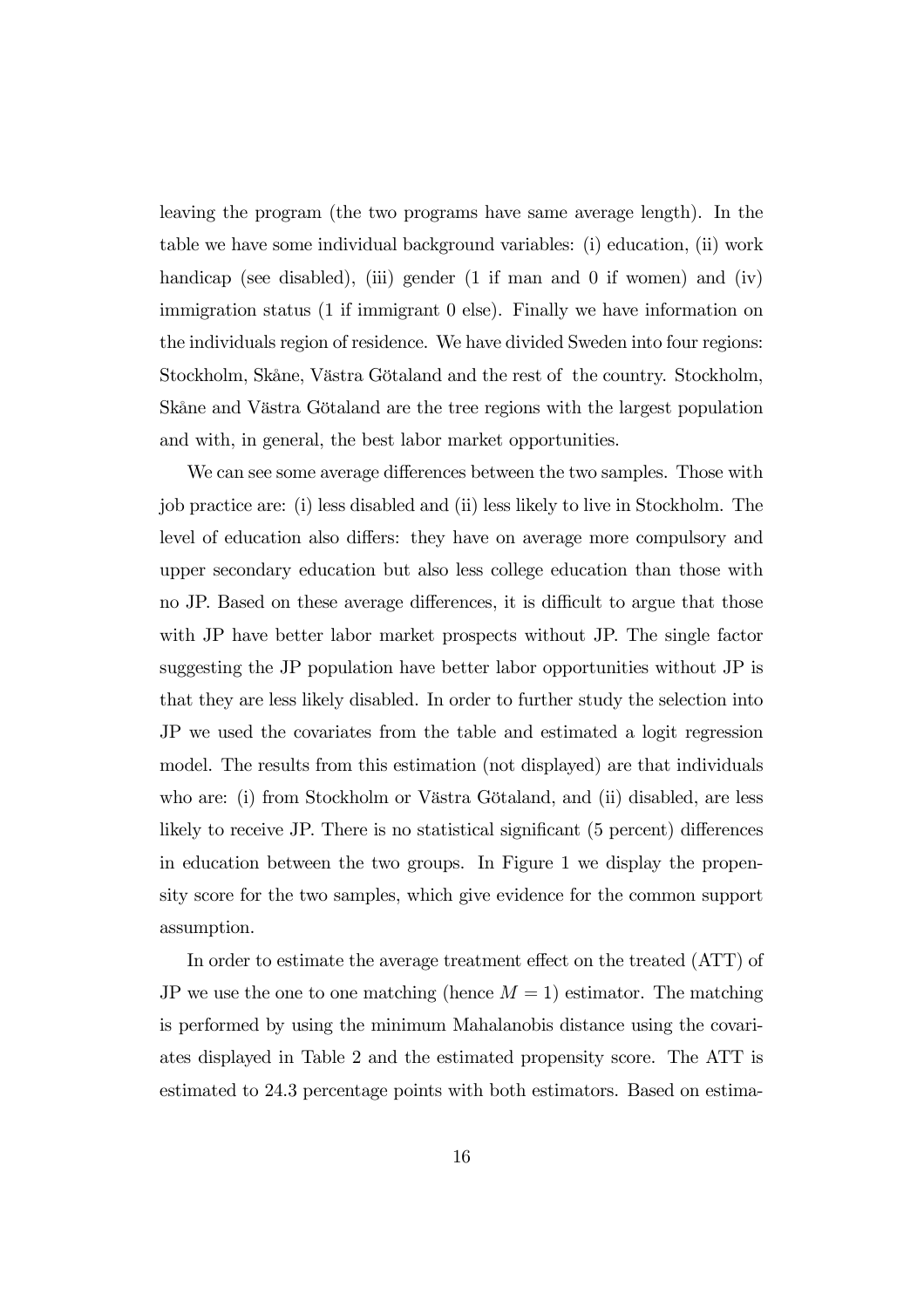| <b>Job Practice</b> | Yes  | No   | Diff   | t-test |  |  |  |  |
|---------------------|------|------|--------|--------|--|--|--|--|
| Employment          | 64.9 | 46.8 | 18.1   | 6.82   |  |  |  |  |
| Education           |      |      |        |        |  |  |  |  |
| Compulsory          | 5.1  | 7.6  | $-2.5$ | $-1.9$ |  |  |  |  |
| Upper secondary     | 67.8 | 62.1 | 5.7    | 2.19   |  |  |  |  |
| College             | 27.1 | 30.3 | $-3.2$ | $-1.3$ |  |  |  |  |
|                     |      |      |        |        |  |  |  |  |
| Disabled            | 7.5  | 11.5 | $-4.0$ | $-2.5$ |  |  |  |  |
| Man                 | 62.1 | 61.9 | 0.2    | 0.1    |  |  |  |  |
| Immigrant           | 5.6  | 64   | $-0.9$ | $-0.7$ |  |  |  |  |
| Stockholm           | 21.4 | 27.8 | $-6.5$ | $-2.7$ |  |  |  |  |
| Skåne               | 10.6 | 8.3  | 2.3    | 1.5    |  |  |  |  |
| Västra Götaland     | 13.8 | 16.5 | $-2.6$ | $-1.3$ |  |  |  |  |
| Rest of the country | 54.2 | 47.3 | 2.7    | 2.53   |  |  |  |  |
| Sample size         | 969  | 528  |        |        |  |  |  |  |

Table 2: Descriptive statistics.

tor of the unconditional variance given in Abadie and Imbens (2006) we also find that this estimate is statistical significant for both estimators (t-ratio 4.9 and 4.8 using the covariates and propensity score, respectively). Hence, the estimated effect is larger after matching than before.

### 4.1 Testing the unconfoundedness assumption

Here we test for  $(A.1)$  used in the estimation of the ATT above. We start by displaying in Table 3 descriptive statistics where we have conditioned on the quasi-instrument. From this table we can see some differences with respect to Swit and AMV participants. The Swit participants with JP when compared to AMV: (i) have a 5.8 ( $67.2 - 61.4$ ) percentage points higher employment; (ii) have more upper secondary education, (iii) have less individuals with a college degrees, (iii) are less likely an immigrant and (iv) are more (less) likely to live in Skåne and Västra Götaland (Stockholm). When we condition on No JP there are less statistical significant differences than when conditio-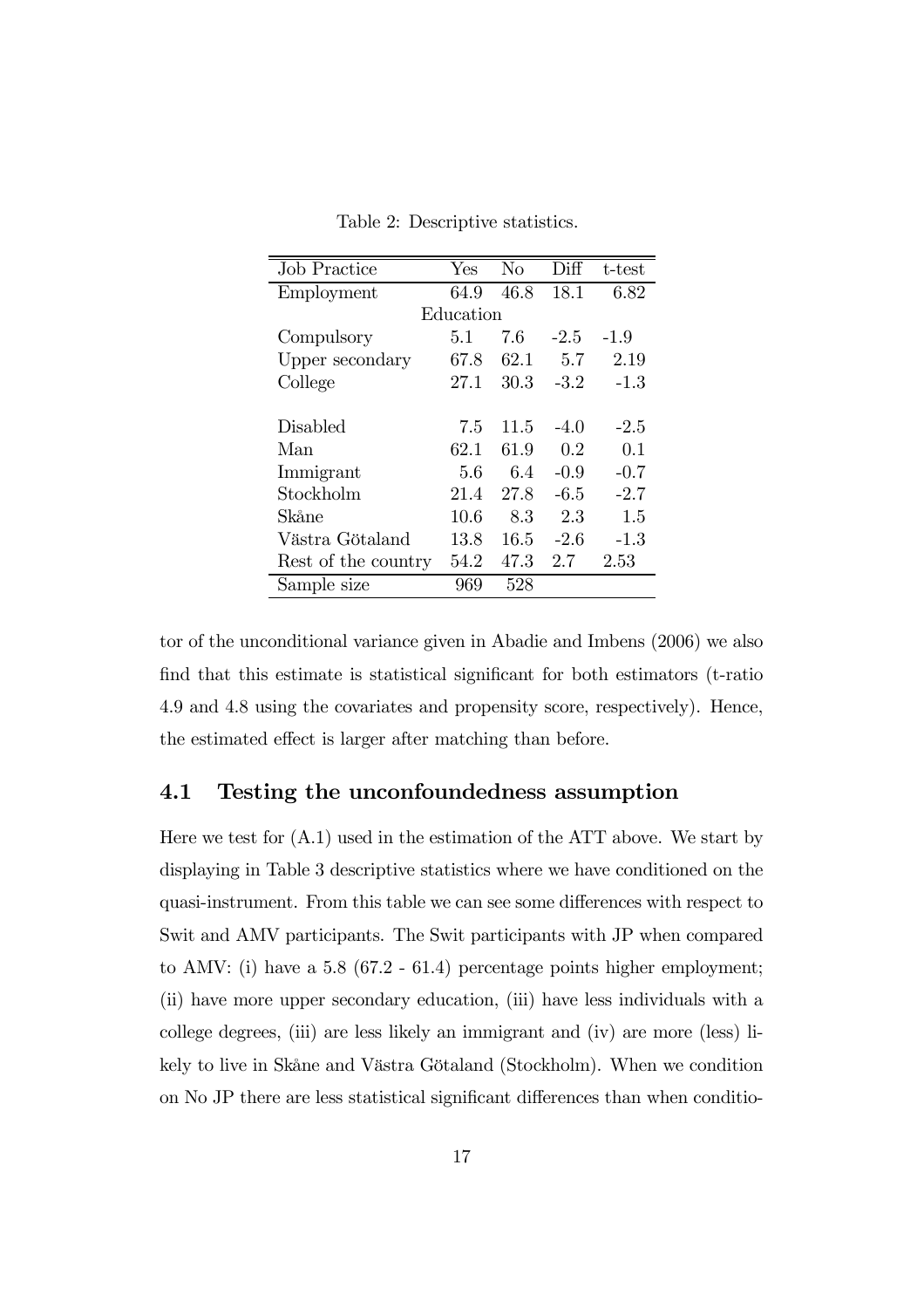

Figure 6: The distribution (percent) of the propensity scores for the treated (JP) and the non treated (No JP).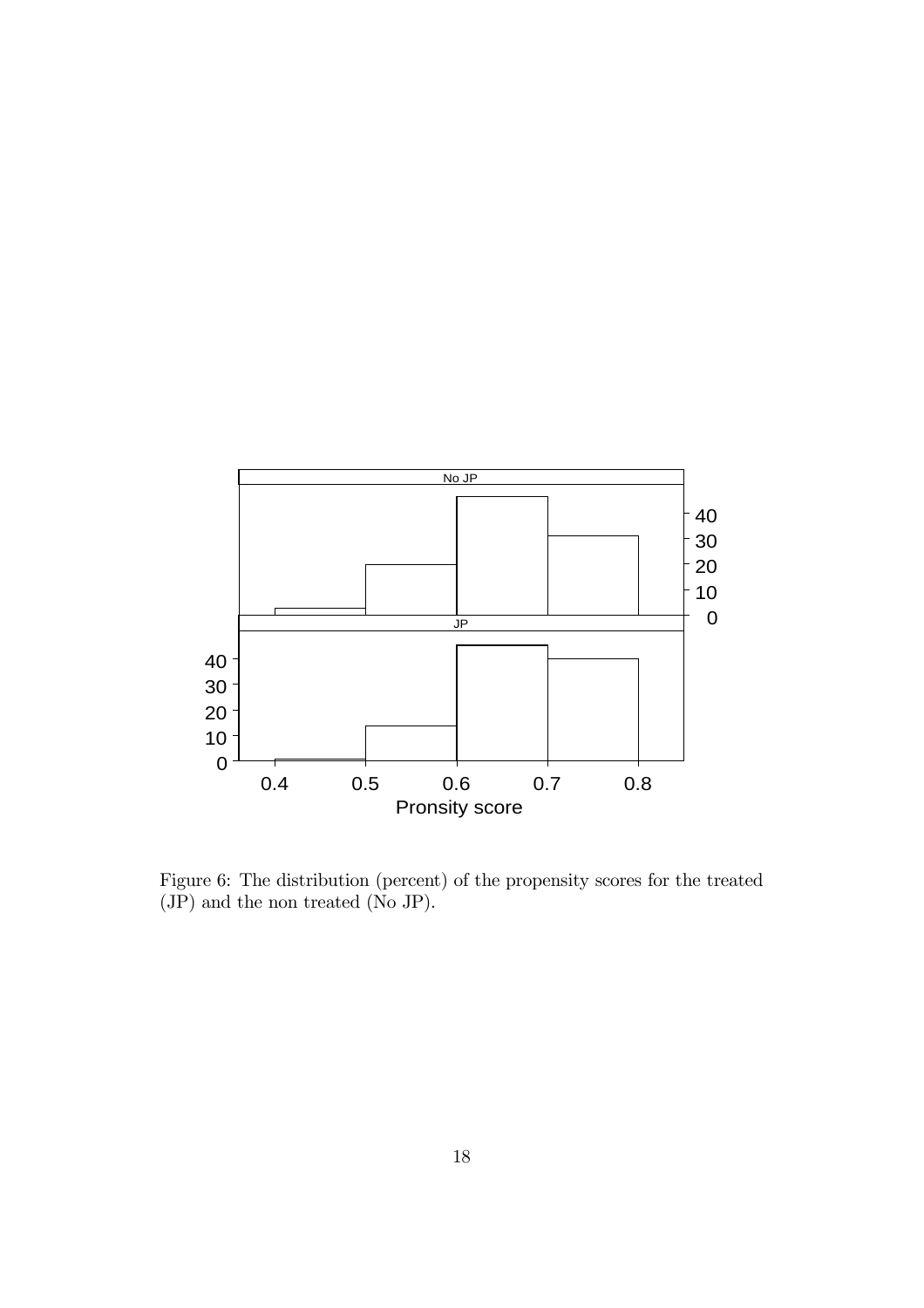|                     | <b>Job Practice</b> |                |         | No Job Practice |      |        |  |  |  |
|---------------------|---------------------|----------------|---------|-----------------|------|--------|--|--|--|
| Swit $(Z)$          | ${\rm Yes}$         | N <sub>o</sub> | t-test  | yes             | no   | t-test |  |  |  |
| Employment          | 67.2                | 61.4           | 2.9     | 54.9            | 42.8 | 5.1    |  |  |  |
| Education           |                     |                |         |                 |      |        |  |  |  |
| Compulsory          | 4.1                 | 8.2            | $-1.6$  | 6.3             | 1.8  | $-0.8$ |  |  |  |
| Upper secondary     | 66.5                | 69.7           | 4.0     | 56.0            | 65.2 | 1.8    |  |  |  |
| College             | 29.3                | 37.7           | $-3.2$  | 23.8            | 26.6 | $-1.2$ |  |  |  |
|                     |                     |                |         |                 |      |        |  |  |  |
| <b>Disabled</b>     | 4.3                 | 2.9            | 1.4     | 12.5            | 15.9 | $-1.7$ |  |  |  |
| Man                 | 59.7                | 58.9           | 0.3     | 65.8            | 63.5 | 0.9    |  |  |  |
| Immigrant           | 5.1                 | 8.0            | $-2.1$  | 6.3             | 5.7  | 0.5    |  |  |  |
| Stockholm           | 24.7                | 46.3           | $-8.3$  | 16.2            | 18.7 | $-1.2$ |  |  |  |
| Skåne               | 12.6                | 7.4            | 3.3     | 7.6             | 8.8  | $-0.8$ |  |  |  |
| Västra Götaland     | 8.0                 | 4.0            | $3.3\,$ | 22.7            | 22.7 | 0.0    |  |  |  |
| Rest of the country | 54.6                | $53.5\,$       | 0.3     | 42.2            | 49.9 | $-1.6$ |  |  |  |
| Sample size         | 586                 | 383            |         | 175             | 353  |        |  |  |  |

Table 3: Descriptive statistics. Proportion in

ning on JP. A reason for this may be the smaller sample size. The general pattern concerning education and gender distribution is the same as when conditioning on JP however.

We use the selection into the two programs to test the unconfoundedness assumption using the test statistic (2), resulting in a p-value of 0.32. We also perform a DWH test by estimating a linear probability model with the discrete covariates displayed in table 3, yielding a p-value of 0.09. Thus, none of the test can reject the null hypothesis that the effect of job practice on employment is not confounded at the 5% level, although the DWH test by making stronger assumptions has a p-value under 10%.

# 5 References

Abadie, A. and Imbens, G. (2006). "On the Failure of the Bootstrap for Matching Estimators". Econometrica 76, 1537-155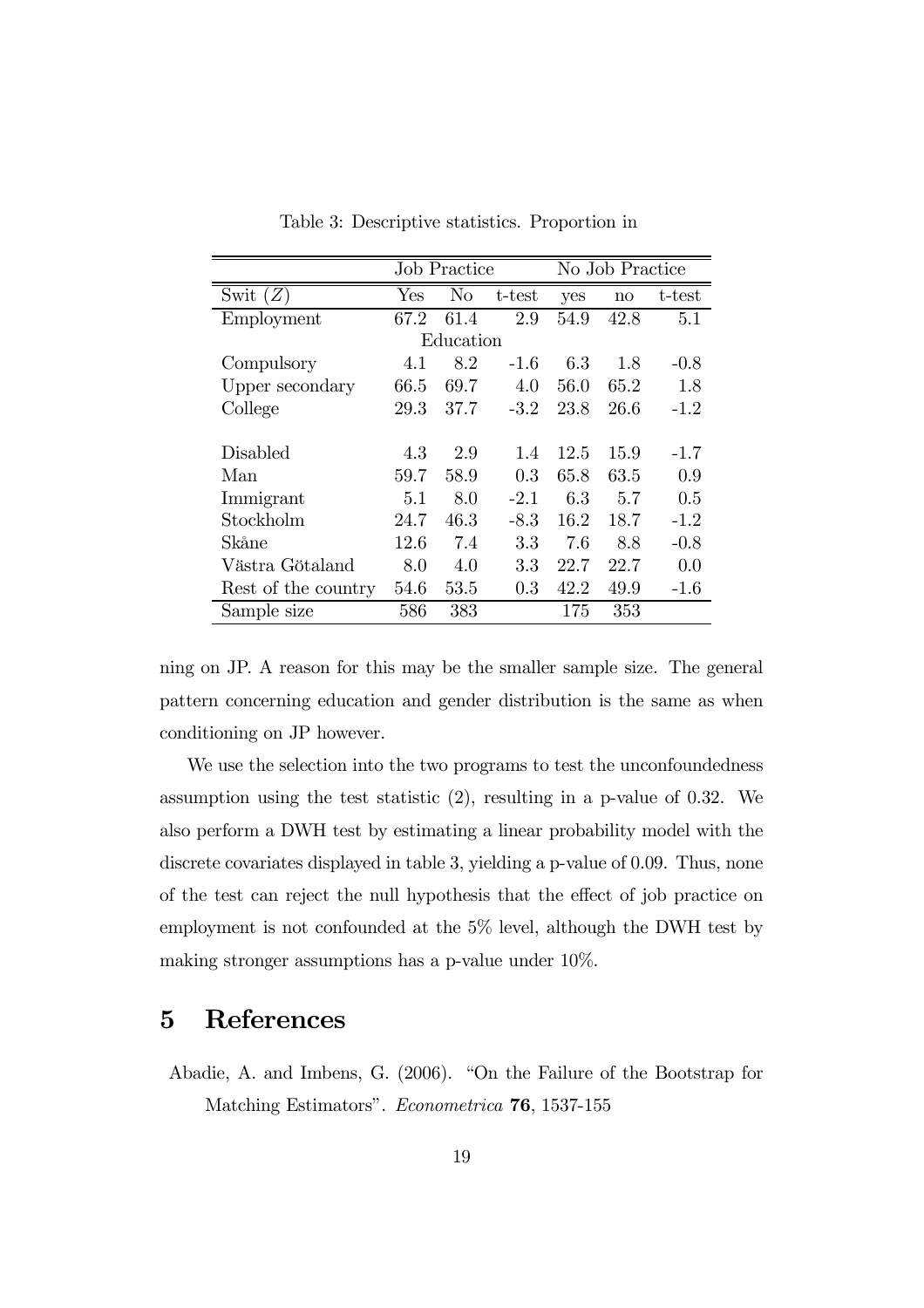- Angrist, D. Imbens, G. and Rubin W (1996). "Identification of Causal Effects Using Instrumental Variables". JASA 91, 444-455
- Battistin, E. and Retore, E. (2008). "Ineligibles and Eligible Non-Participants as a Double Comparison Group in Regression Discontinuity Designs", Journal of Econometrics, 142, 715-730.
- Chow G. C. (1960). "Tests of Equality Between Sets of Coefficients in Two Linear Regressions". Econometrica 28: 591—605.
- Dawid, A. P. (1979). Conditional independence in statistical theory, *Journal* of the Royal Statistical Society Ser. B 41,  $1 - 31$ .
- de Luna, X. and Johansson P. (2006). "Exogeneity in Structural Equation Models", Journal of Econometrics 132 527-543.
- de Luna, X., Johansson P. and Sjöstedt-de Luna S. (2010). Bootstrap inference for K-nearest neighbour matching estimators. Working paper.
- Dias M., Ichimura H. and van den Berg G. (2007). The matching method for treatment evaluation with selective participation and ineligibles. Working paper 2008:6, IFAU.
- Frölich, M. (2007): "Nonparametric IV estimation of local average treatment effects with covariates" Journal of Econometrics 139, 35-75.
- Imbens, G. (2004). "Nonparametric Estimation of Average Treatment Effects Under Exogeneity: A Review", The Review of Economics and Statistics, 86, 4-29.
- Johansson, P. and Martinson, S. (2000). "Det nationella IT-programmet en slutrapport om the Swit" Forskningsrapporter 2000:8. Institute of Labor market Policy Evaluation.